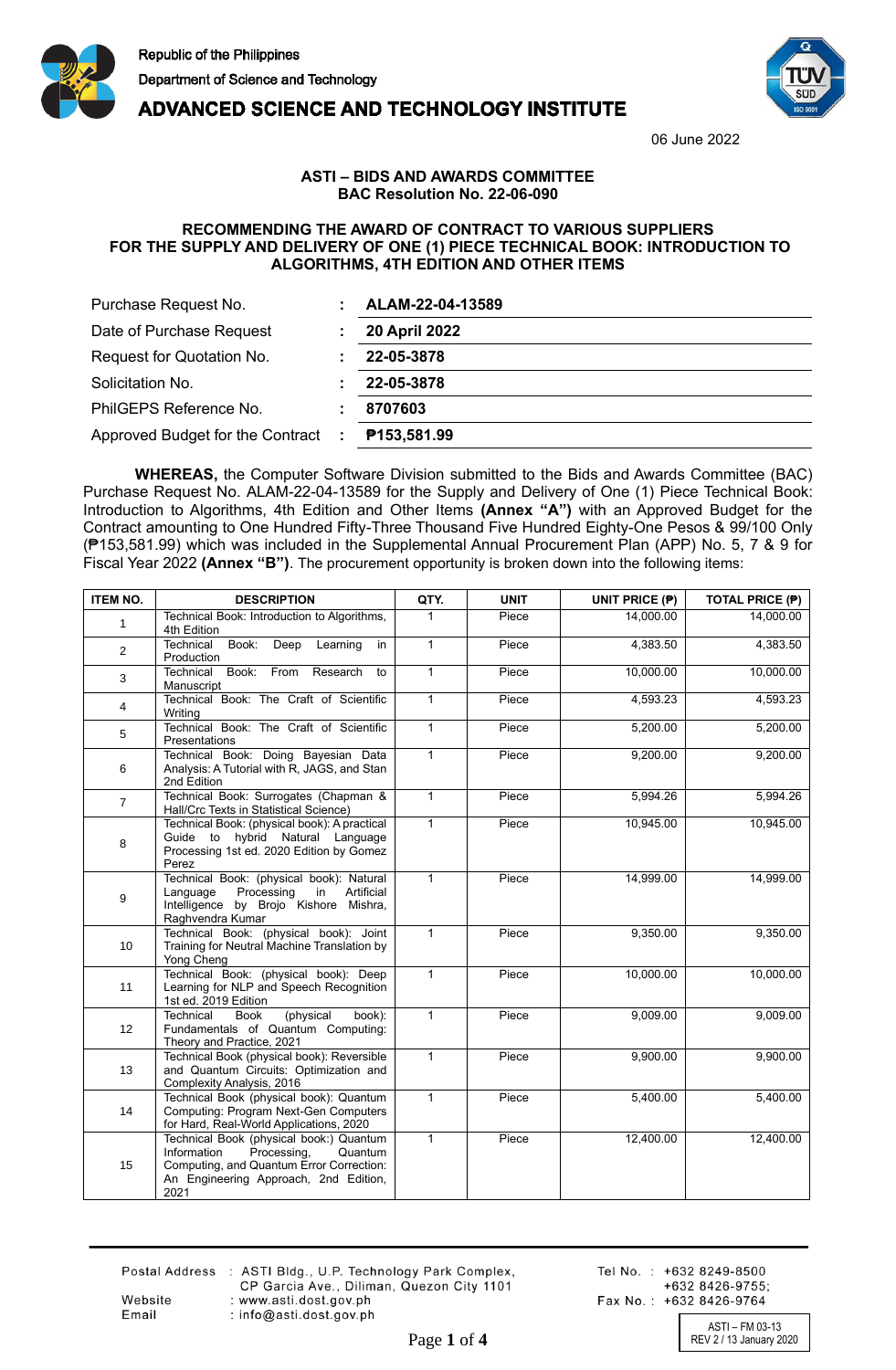| 16 | book):<br>Technical<br>Book<br>(physical<br>Introduction to Linear and Matrix Algebra,<br>2021                                 | Piece | 5,900.00 | 5,900.00 |
|----|--------------------------------------------------------------------------------------------------------------------------------|-------|----------|----------|
| 17 | Technical Book (physical book): Advanced<br>Linear and Matrix Algebra, 2021                                                    | Piece | 6.500.00 | 6,500.00 |
| 18 | Natural<br>Book:<br>Technical<br>Language<br>Processing with Transformers: Building<br>Language Applications with Hugging Face | Piece | 5.808.00 | 5,808.00 |
|    | 153,581.99                                                                                                                     |       |          |          |

**WHEREAS,** the mode of procurement is based on Item No. 8, Annex "H" of the 2016 revised Implementing Rules and Regulations (IRR) of Republic Act (RA) No. 9184, which provides that the Procuring Entity may resort to Small Value Procurement to promote economy and efficiency if the ABC does not exceed One Million Pesos (₱1,000,000.00);

**WHEREAS,** on 28 May 2022, the BAC published the Request for Quotation **(Annex "C")** and invited three (3) suppliers of known qualifications to participate in said procurement, namely: *(1)* Forefront Book Co.; Inc.; *(2)* Megatext Phil, Inc.; and *(3)* Ace Electronic Technology, Inc.;

**WHEREAS**, before the lapse of the deadline for submission of quotation at 2:00 in the afternoon on 31 May 2022, three (3) suppliers submitted quotations, viz: *1)* Forefront Book Co., Inc.; *2)* Brightmind Book Trading; and *3)* Ace Electronic Technology, Inc.;

**WHEREAS,** the End-user forwarded to the BAC Secretariat its evaluation **(Annex "D")** which found the offers of Forefront Book Co., Inc., Brightmind Book Trading and Ace Electronic Technology, Inc., compliant with the eligibility requirements and specifications, which were verified by the BAC. Their quotations, with total amounts of Seventy-Three Thousand Seven Hundred Eighty-Six Pesos Only (₱73,786.00), Fifty-Nine Thousand Two Hundred Eighty-Seven Pesos & 50/100 Only (₱59,287.50) and Five Thousand Four Hundred Ninety-Five Pesos Only (₱5,495.00) inclusive of all government taxes and fees, are deemed the most advantageous to the government, as the lowest calculated responsive quotations, respectively;

**WHEREAS,** the BAC finds the recommendation of the End-user in compliance with RA No. 9184 and its 2016 revised IRR; and

**WHEREAS,** Section 12 of RA No. 9184 provides that the BAC shall, among other matters, recommend the award of contracts to the Head of the Procuring Entity (HoPE) or his/her duly authorized representative.

**NOW, THEREFORE,** for and in consideration of the foregoing, **WE,** the Members of the BAC, hereby **RECOMMEND** to the HoPE the following:

**1) AWARD OF CONTRACT** via Small Value Procurement to **FOREFRONT BOOK CO., INC.** for the **SUPPLY AND DELIVERY OF ONE (1) PIECE TECHNICAL BOOK: INTRODUCTION TO ALGO-RITHMS, 4TH EDITION AND OTHER ITEMS** in the amount of **SEVENTY-THREE THOUSAND SEVEN HUNDRED EIGHTY-SIX PESOS ONLY (₱73,786.00)** inclusive of all appropriate taxes and fees;

| <b>ITEM NO.</b> | <b>DESCRIPTION</b>                                                                                                 | QTY. | <b>UNIT</b> | UNIT PRICE (P) | <b>TOTAL PRICE (P)</b> |
|-----------------|--------------------------------------------------------------------------------------------------------------------|------|-------------|----------------|------------------------|
|                 | Book: Introduction<br>Technical<br>to<br>Algorithms, 4th Edition                                                   |      | Piece       | 11,880.00      | 11,880.00              |
| 3               | Technical Book: From Research to<br>Manuscript                                                                     |      | Piece       | 8,659.00       | 8,659.00               |
| 4               | The Craft of<br>Technical Book:<br>Scientific Writing                                                              |      | Piece       | 3,571.00       | 3,571.00               |
| 5               | Craft of<br>Technical Book:<br>The<br><b>Scientific Presentations</b>                                              |      | Piece       | 4,200.00       | 4,200.00               |
| 10              | Technical Book: (physical book):<br>Joint Training for Neutral Machine<br>Translation by Yong Cheng                |      | Piece       | 8,117.00       | 8,117.00               |
| 11              | Technical Book: (physical book):<br>Deep Learning for NLP and Speech<br>Recognition 1st ed. 2019 Edition           |      | Piece       | 8,659.00       | 8,659.00               |
| 12              | Technical Book (physical book):<br>of<br>Quantum<br><b>Fundamentals</b><br>Computing: Theory and Practice,<br>2021 |      | Piece       | 8,850.00       | 8,850.00               |
| 13              | Technical Book (physical book):<br>Reversible and Quantum Circuits:                                                |      | Piece       | 8,850.00       | 8,850.00               |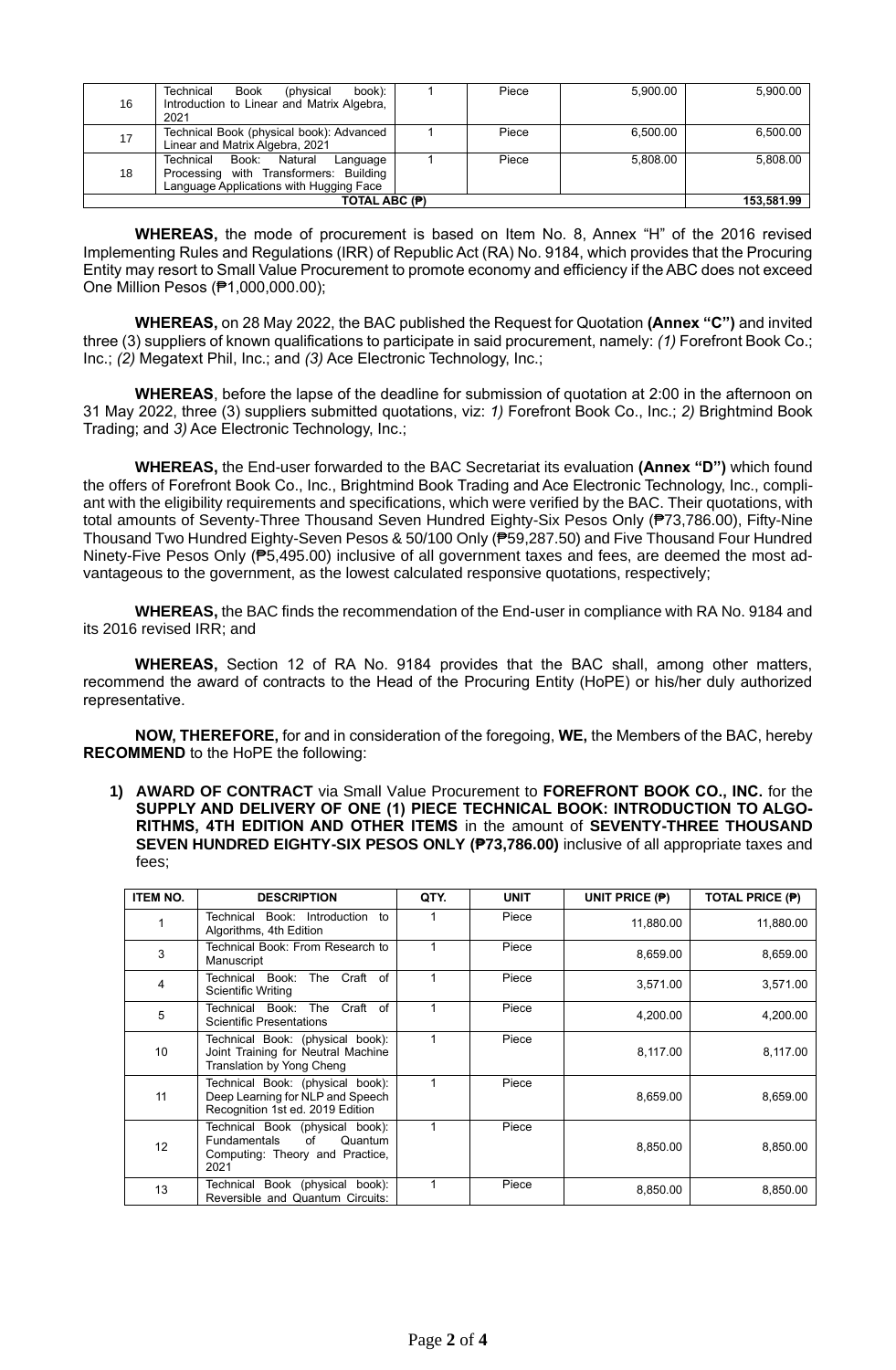|    | Complexity<br>Optimization<br>and<br>Analysis, 2016                                                                      |       |          |          |
|----|--------------------------------------------------------------------------------------------------------------------------|-------|----------|----------|
| 16 | Technical Book (physical book):<br>Introduction to Linear and Matrix<br>Algebra, 2021                                    | Piece | 5,800.00 | 5,800.00 |
| 18 | Technical Book: Natural Language<br>Processing with Transformers:<br>Building Language Applications<br>with Hugging Face | Piece | 5,200.00 | 5,200.00 |
|    | 73,786.00                                                                                                                |       |          |          |

**2) AWARD OF CONTRACT** via Small Value Procurement to **BRIGHTMIND BOOK TRADING** for the **SUPPLY AND DELIVERY OF ONE (1) PIECE TECHNICAL BOOK: DEEP LEARNING IN PRODUCTION AND OTHER ITEMS** in the amount of **FIFTY-NINE THOUSAND TWO HUNDRED EIGHTY-SEVEN PESOS & 50/100 ONLY (₱59,287.50)** inclusive of all appropriate taxes and fees;

| <b>ITEM NO.</b> | <b>DESCRIPTION</b>                                                                                                                                                               | QTY.         | <b>UNIT</b> | UNIT PRICE (P) | <b>TOTAL PRICE (P)</b> |
|-----------------|----------------------------------------------------------------------------------------------------------------------------------------------------------------------------------|--------------|-------------|----------------|------------------------|
| $\overline{2}$  | Technical Book: Deep Learning in<br>Production                                                                                                                                   |              | Piece       | 3.179.00       | 3,179.00               |
| 6               | Technical Book: Doing Bayesian<br>Data Analysis: A Tutorial with R,<br>JAGS, and Stan 2nd Edition                                                                                | 1            | Piece       | 8,415.00       | 8,415.00               |
| 8               | Technical Book: (physical book): A<br>practical Guide to hybrid Natural<br>Language Processing 1st ed. 2020<br><b>Ediotion by Gomez Perez</b>                                    | 1            | Piece       | 10,880.00      | 10,880.00              |
| 9               | Technical Book: (physical book):<br>Natural Language Processing in<br>Artificial<br>Intelligence<br>by Brojo<br>Raghvendra<br>Kishore<br>Mishra,<br>Kumar                        | 1            | Piece       | 14.450.00      | 14,450.00              |
| 14              | Technical Book (physical book):<br>Quantum<br>Computing:<br>Program<br>Next-Gen Computers for Hard,<br>Real-World Applications, 2020                                             | 1            | Piece       | 4,301.00       | 4,301.00               |
| 15              | Technical Book (physical book:)<br>Quantum Information Processing,<br>Computing,<br>Quantum<br>and<br>Quantum Error Correction: An<br>Engineering Approach, 2nd Edition,<br>2021 | $\mathbf{1}$ | Piece       | 11,687.50      | 11,687.50              |
| 17              | Technical Book (physical book):<br>Linear<br>Advanced<br>Matrix<br>and<br>Algebra, 2021                                                                                          | 1            | Piece       | 6,375.00       | 6,375.00               |
|                 | 59,287.50                                                                                                                                                                        |              |             |                |                        |

- **3) AWARD OF CONTRACT** via Small Value Procurement to **ACE ELECTRONIC TECHNOLOGY, INC.** for the **SUPPLY AND DELIVERY OF ONE (1) PIECE TECHNICAL BOOK: SURROGATES (CHAPMAN & HALL/CRC TEXTS IN STATISTICAL SCIENCE)** in the amount of **FIVE THOUSAND FOUR HUNDRED NINETY-FIVE PESOS ONLY (₱5,495.00)** inclusive of all appropriate taxes and fees;
- **4) APPROVAL** of the foregoing result/s.

RESOLVED, at the DOST-ASTI, Quezon City, this 6<sup>th</sup> day of June 2022.

**JOANNA G. SYJUCO**<sup>+08'00'</sup> Digitally signed by Syjuco Joanna Gonzales Date: 2022.06.07

Digitally signed by Espares Elisa Cayaon

End-user

Digitally signed KN Aminant by Aviñante Roxanne Sagun

**ROXANNE S. AVIÑANTE** BAC Member

**GIRLIE D. FERNANDEZ** BAC Member